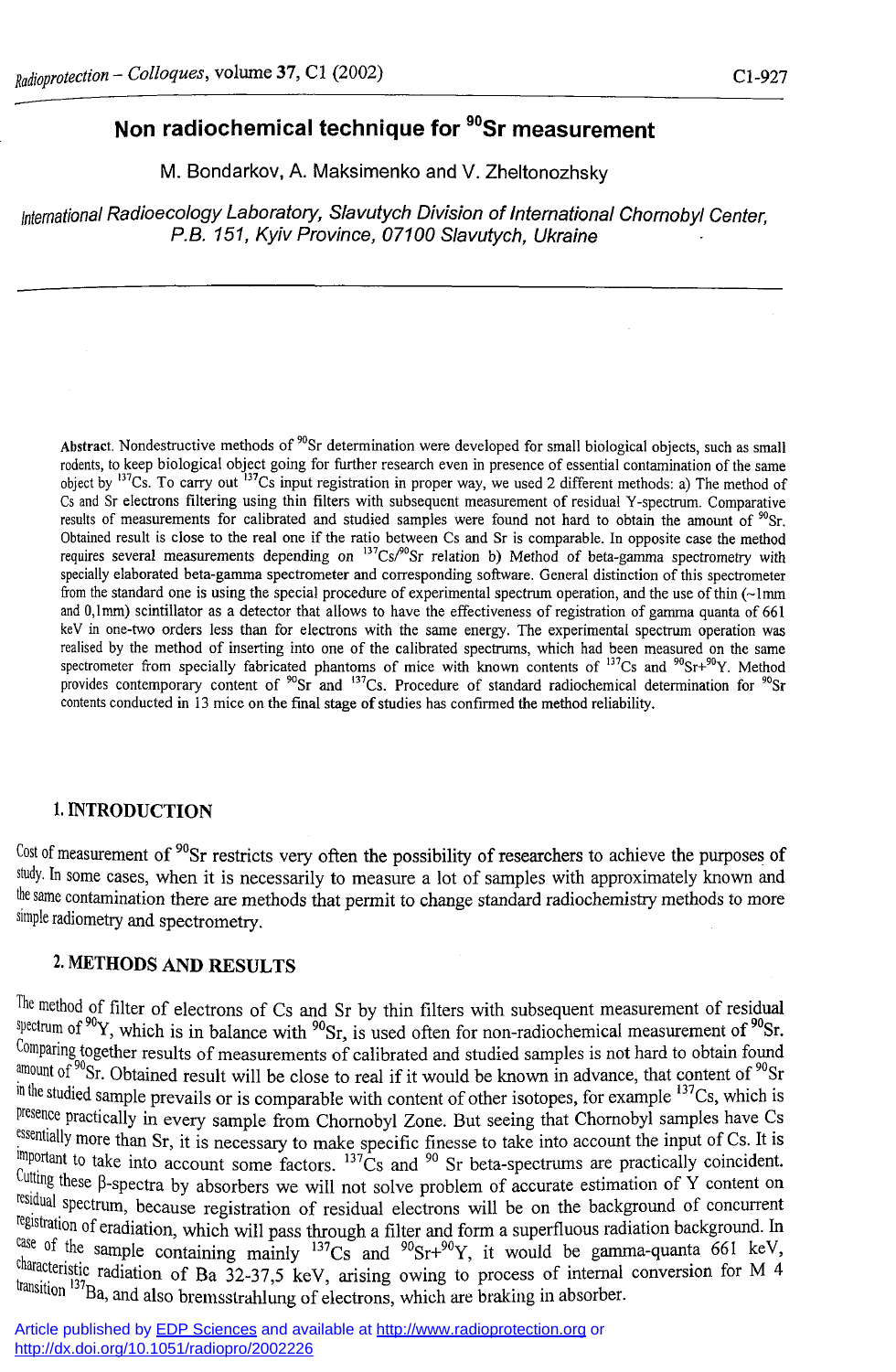To reduce registration probability of gamma-quanta 661 keV is possible by using thin **detector.**  Perfect detector thickness would be corresponded to run of Y beta-electrons in the detector material. We used for measurement film detector of  $D = 44$  mm diameter. Scintillation layer of  $L \le 1$  mm thickness provides detection efficiency by order less for  $\gamma$  662 keV than for electrons with energy  $F_a > 1.0$  MeV. Spectrometer is calibrated using <sup>137</sup>Cs and <sup>90</sup>Sr<sup>+90</sup>Y calibration sources.

Characteristic radiation of Ba eventuate in connection with decay of nearly 10% <sup>137</sup>Cs by process of internal conversion of M4 gamma conversion with following eradiation of X-ray quanta K<sub>x</sub> with energy of 32-37,5 KeV. This X-radiation in its penetrative ability roughly corresponds to electrons with **energy**  of 3-4 MeV. It is highly uneasy factor for correct account of potential input of <sup>137</sup>Cs in measured activity of <sup>90</sup>Y, because input of Cs in measured activity became comparable with input of Y at  $\frac{^{137}Cs^{90}Cr \text{ rad}}{^{137}Cs^{90}Cr \text{ rad}}$ nearly ten. And input of characteristic radiation of Ba becomes in order more than desired activity of Y<sub>at</sub>  $\frac{137}{2}Cs^{90}$ Sr ratio nearly 100 (what isn't rarity). We shall consider evaluation technique of correct-input of characteristic radiation below.

The usage of filters leads not only to electron absorption, but to bremsstrahlung derivation. **So this**  factor must be taking into account also. Ionization loss to radiation emission ratio is defined as

$$
\frac{dE_{rad}}{dx} / \frac{dE_{ion}}{dx} = \frac{E_{\beta}Z}{1600m_{\beta}}
$$

where  $E_{\beta}$  and  $m_{\beta}$  – electron energy and mass in MeV, Z – absorber charge.

It is easily seen that bremsstrahlung yield from I37Cs electrons does not exceed 0.1% **when using**  hydrogen-containing polymers. In case of Al-absorber bremsstrahlung yield from <sup>137</sup>Cs electrons **rises up**  to 1%. At <sup>137</sup>Cs/<sup>30</sup>Sr ratio exceeding 50 this results on significant changes in spectrometer sensitivity and requires additional measurement with Al+Pb combined filters.

First of all we carried out measurements with Al-absorber of 1 and 4 mm thickness. In the **case of**  counting ratio  $N(1)/N(4) \leq 1$ , which means very high pollution with Cs in comparison with St, measurements carried out with polystyrene absorbers of 2, 4, 8 mm thickness in order to **escap e additional**  input of bremsstrahlung from Cs electrons. In the region of  $1 \le N(1)/N(4) \le 10$  three measurements with combined filters must be carried out (with Al-absorber of 1, 3, 9 mm thickness, polystyrene of 2, 6, 12 mm thickness accordingly). Using reference data about electrons and K<sub>x</sub> Ba absorption in these absorbers, K<sub>X</sub> Ba contribution in measured <sup>50</sup>Sr activity is determined. If  $N(1)/N(4)$  ratio exceeds 10 in measurement with Al-absorber, Ba K<sub>X</sub>-radiation is not taken into account, because contribution in <sup>yug</sup>i activity in this case with self-absorption taken into account does not exceed 10%, which is in device accuracy limits.

In  $N(1)/N(4) \le 10$  area and experiments with polystyrene absorbers three measurements were carried out (with Al-absorbers of 1, 3, 9 mm thickness and polystyrene of 2, 6, 12 mm).

To check this technique we have carried out measurement of bones more than 60 mice **trapped in the**  Exclusion Zone. Measurements were carried out as with the help of standard radiochemistry **methods, so**  by the method, described above. Comparative diagram of results of Sr content evaluation by these **two**  methods and correlation graph are demonstrated on the fig.1 and 2 consequently.

This technique has allowed to determine  $^{90}Sr \geq 0.2$  Bq per sample activity and ratio A( $^{100}Cs$ )/A( $^{50}$ ) even more than 100 with accuracy of 20-25%.

This technique works successfully for samples with small fraction of <sup>40</sup>K. <sup>40</sup>K presence **requires**  using of another absorbers and special account of  $40K$   $\beta$ -spectra.

The operated methodology of simultaneous and lifetime determination of <sup>50</sup>Sr and <sup>197</sup>Cs contents in small mammals organisms has many advantages, as it differs in efficiency, fulfilment simplicity, retains animals life and allows to realise repeated measurements of the same specimens in dynamics.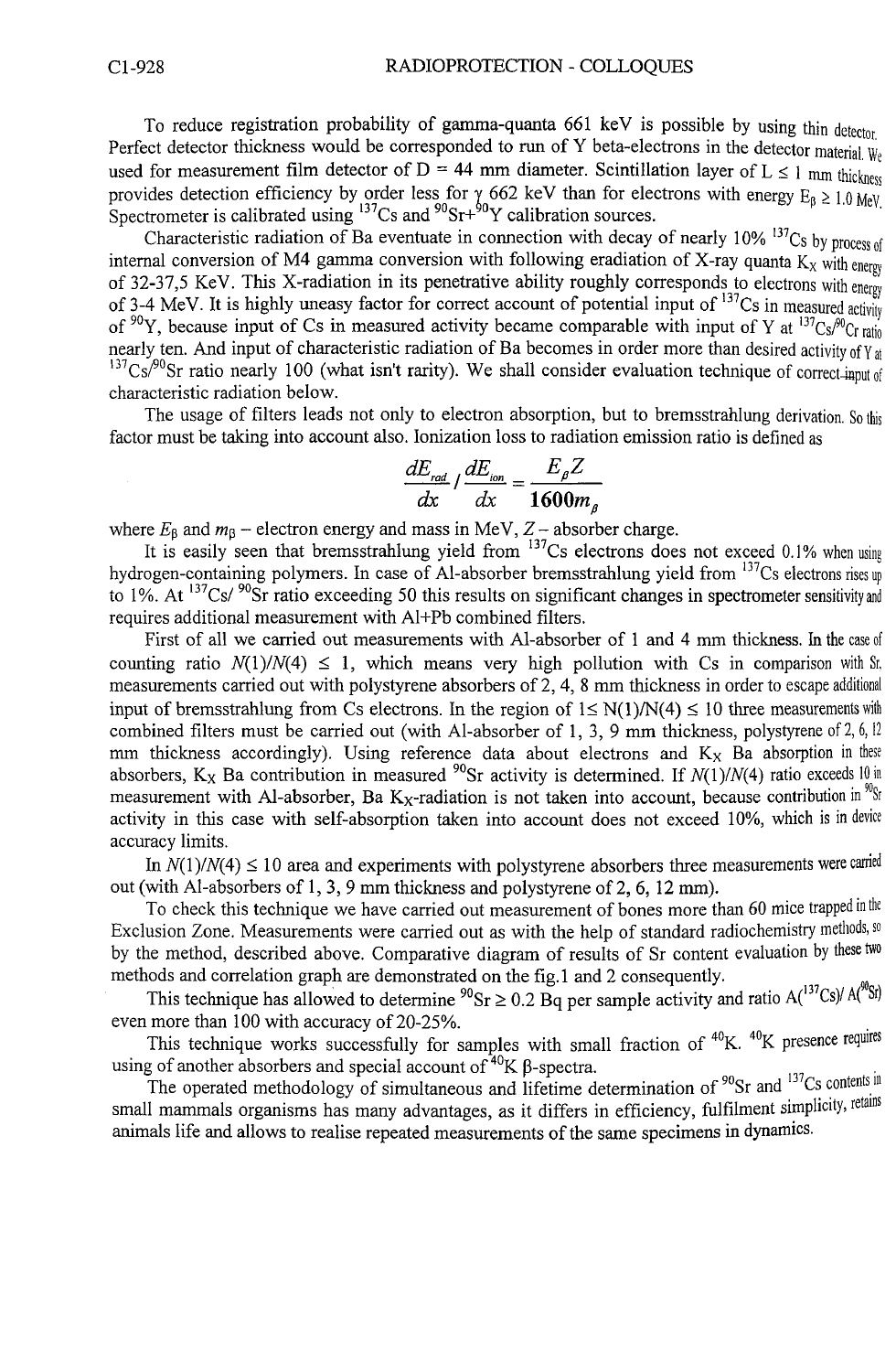

Figure 1: Comparative diagram of results of Sr content evaluation by radiochemistry and radiometry methods





Another technique, in which instead of described radiometry, is used method of beta-gamma spectrometry with specially elaborated beta-gamma spectrometer and corresponding software. General is using the spectrometer from the standard one is using the special procedure of experimental distinction of this spectrometer from the standard one is using the special procedure of experimental Spectrum operation, and the use, as in radiometry, of thin  $(\sim 1$ mm and  $(0.1$ mm) scintillator as a detector spectrometry with special<br>distinction of this spectrum<br>spectrum operation, and<br>that allows to have the e<br>for the same energy eld eness of registration gamma quanta of 661 keV up to two orders less than <sup>for the same energy electrons. The experimental spectrum operation was realized by the method of</sup> <sup>8 mto</sup> one of the calibrated spectra, which had been obtained on the same spectrometer from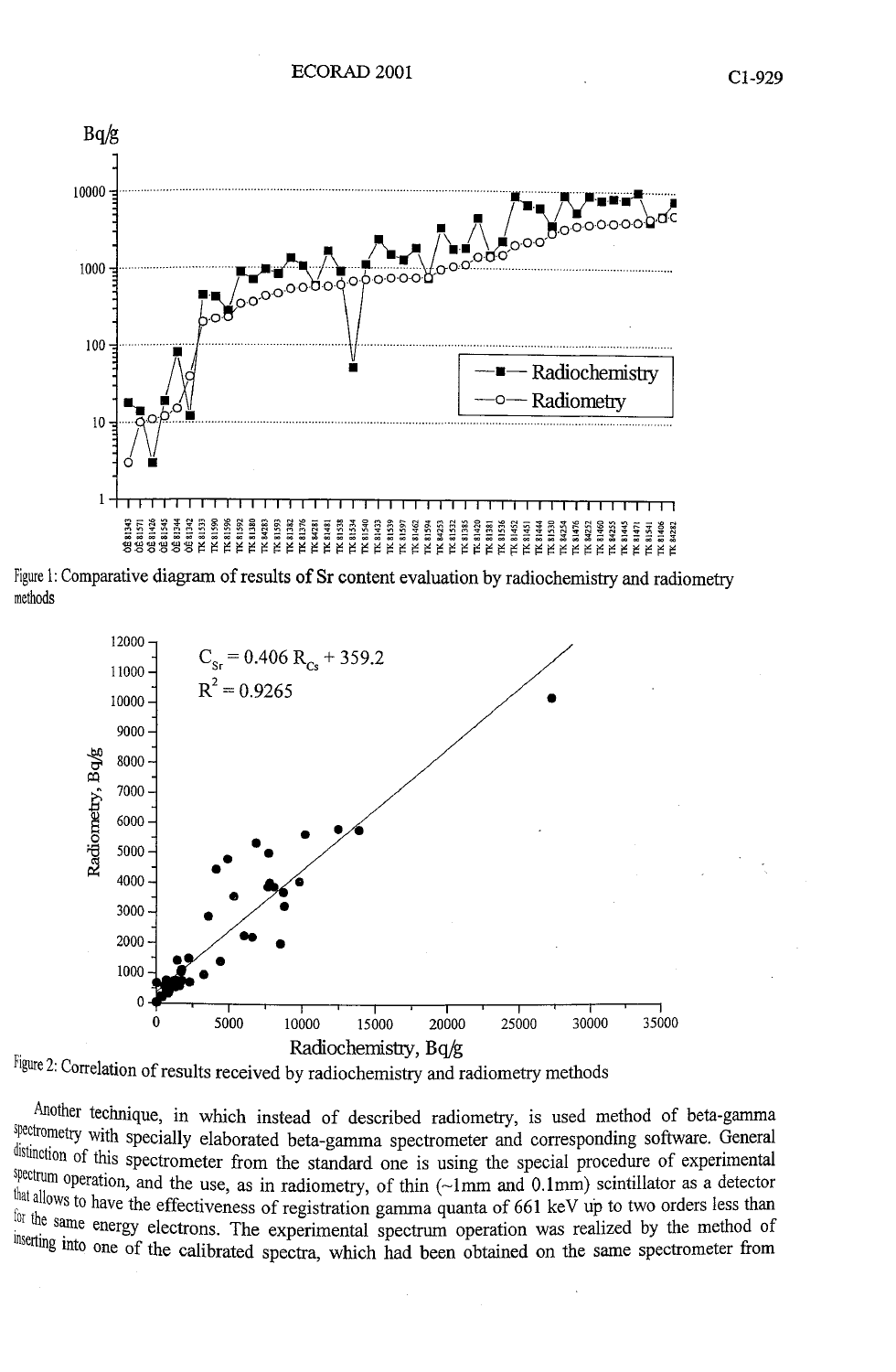specially fabricated phantoms of mice with known contents of <sup>137</sup>Cs and <sup>30</sup>Sr<sup>+90</sup>Y. To fit experimental spectra we have elaborated special programs on the same base as we did for the analysis of X-ray **spectra**  [1]. Method provides contemporary content of <sup>90</sup>Sr and <sup>137</sup>Cs. Procedure of standard radiochemical determination for <sup>90</sup>Sr contents conducted in 10 mice on the final stage of studies has **confirmed** the method reliability. An example of beta-gamma spectra and its fitness by two calibrated spectra presented for detectors with 1mm and 0.1mm thickness correspondingly on the Fig.3 and 4 Comparative diagram results of Sr content evaluation by these two methods (radiochemistry and spectrometry) are demonstrated on the Fig 5.



Figure 3: Beta-gamma spectra and its fitness by calibrated spectra presented for the detector with**<sup>1</sup>** thickness



Figure 4: Beta-gamma spectra and its fitness by calibrated spectra presented for detector with 0.1 mm thickness